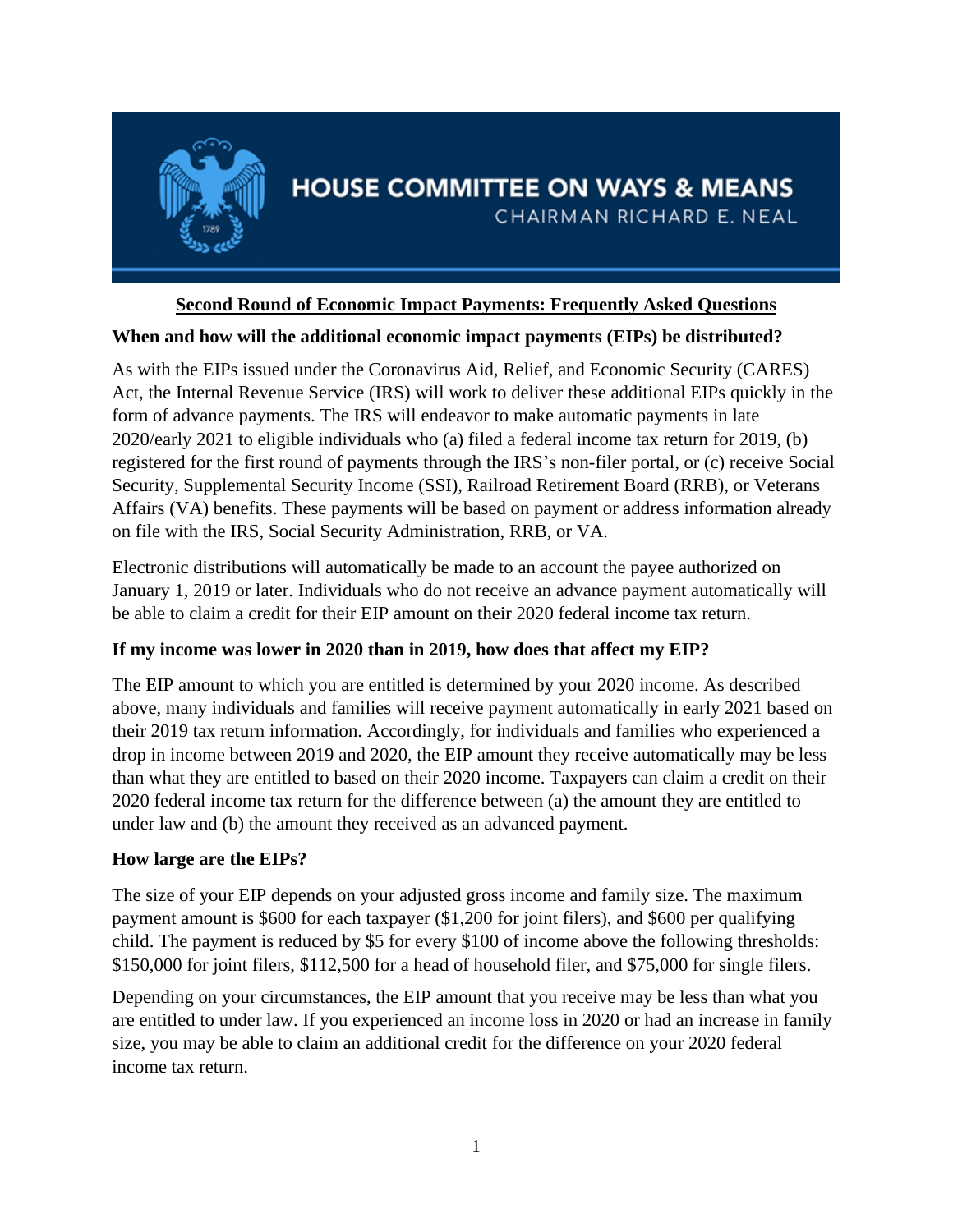### **Does the phaseout apply to EIP amounts related to qualifying children?**

Yes. The phaseout (\$5 for every \$100 of income in excess of the relevant thresholds) applies to the entire EIP amount, which includes the portion related to qualifying dependents.

### **Is there a limit on the number of qualifying children taken into account?**

No.

#### **Are EIPs subject to federal income tax?**

No. The EIPs are federal income tax refunds and therefore are not subject to federal income tax.

### **How will EIPs be delivered?**

It depends. EIPs will be delivered automatically – by the IRS – to most Americans who file individual federal income tax returns. When available, electronic direct deposit will be used in place of mailing a paper check. If you are entitled to an EIP but do not receive an advance payment or received an incomplete payment, you can claim a credit on your 2020 federal income tax return for the amount to which you are entitled.

### **Many individuals don't need to file a tax return. Are non-filers eligible for EIPs?**

Yes. As with the EIPs issued under the CARES Act, there is no earned income requirement to be eligible for this EIP. Non-filers who are Social Security, SSI, RRB, and VA beneficiaries will be paid automatically by the IRS. Individuals who used the non-filer portal to receive their first EIP under the CARES Act will also be paid automatically. Individuals who believe they are eligible for an EIP but did not receive one in the first round can file a 2020 tax return to access their EIPs, even if they otherwise would not be required to file a tax return. The IRS will conduct a public awareness campaign to reach non-filers and provide them with information on how they can access EIPs.

#### **How will a person who has recently moved access the EIP?**

If a person has provided direct deposit information on a 2019 income tax return that has been processed, the IRS will use that information to issue an electronic payment. Otherwise, generally, a person should look at IRS's website for guidance on providing direct deposit information or a change of address to the IRS.

## **Will the EIP affect my eligibility for federal income-targeted programs?**

No, the EIP is considered a tax refund and is not counted towards eligibility for federal programs.

#### **What are the identification requirements to receive an EIP?**

A taxpayer must provide a Social Security number (SSN) in order to receive an EIP and must provide SSNs for any qualifying children in order to receive payment for those children.

#### **What if some, but not all, of my family members have SSNs?**

This legislation modifies the taxpayer identification requirement in the CARES Act to include families where some, but not all, members have SSNs. For couples filing jointly, at least one